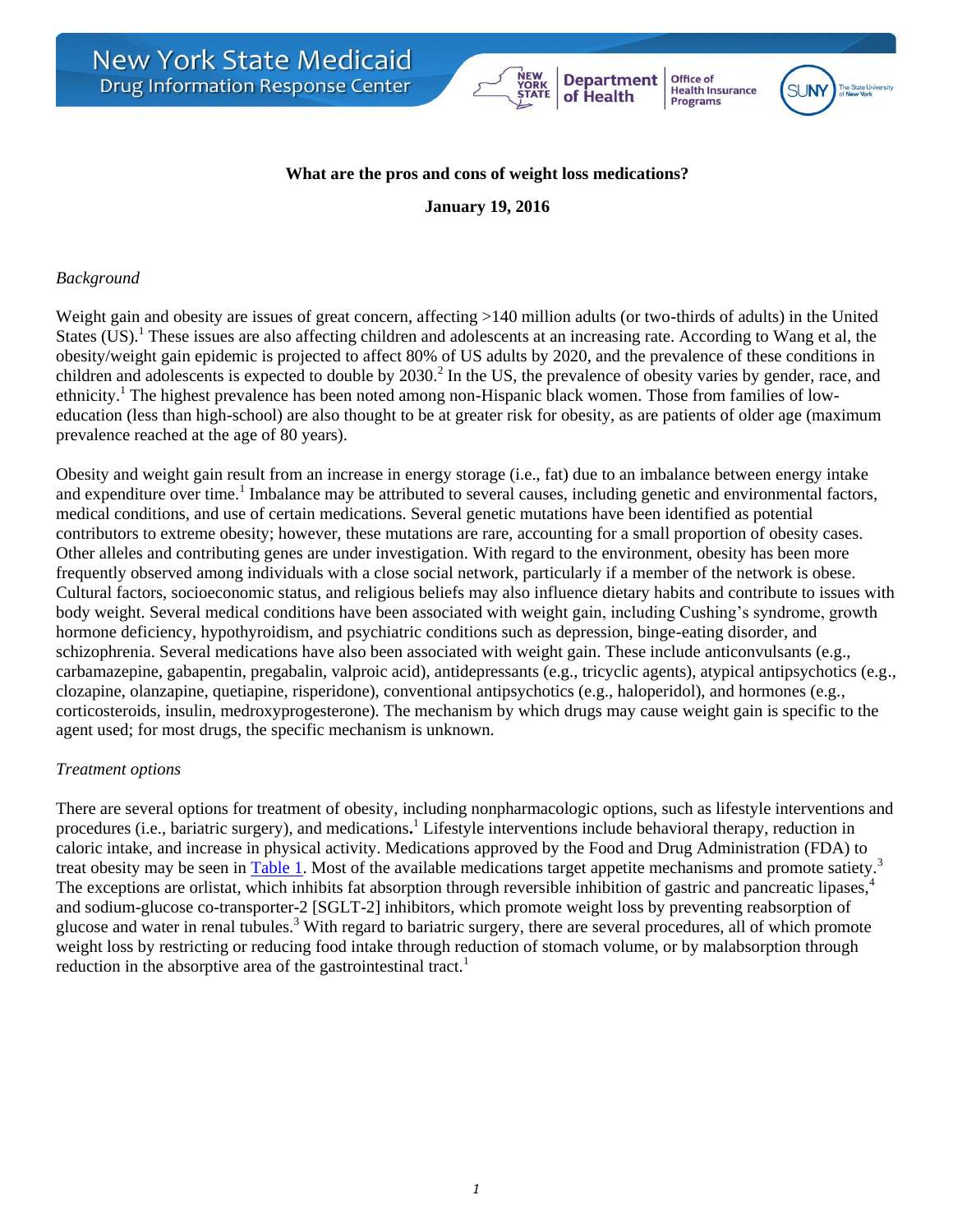

**Department**<br>of Health Office of<br>Health Insurance<br>Programs



## Table 1. FDA-approved drugs for treatment of obesity.<sup>3-11</sup>

| <b>Generic name</b><br>(trade name)                    | $\alpha$ . The upproved drugs for deuthelit of obesity.<br><b>Mechanism of</b><br>action | <b>FDA-approval</b>                                                      | Maximum dosage,<br>administration | <b>Mean weight loss</b><br>and study duration |
|--------------------------------------------------------|------------------------------------------------------------------------------------------|--------------------------------------------------------------------------|-----------------------------------|-----------------------------------------------|
| Bupropion ER/<br>naltrexone<br>(Contrave®)             | Bupropion: reuptake<br>inhibitor of dopamine<br>and norepinephrine                       | 2014; chronic weight<br>management                                       | 360 mg/32 mg total<br>daily dose  | 4.8%                                          |
|                                                        | Naltrexone: opioid<br>antagonist                                                         |                                                                          | (2 tablets PO BID)                | 1 year                                        |
| Diethylpropion<br>(Tenuate <sup>®)</sup>               | Norepinephrine-<br>release                                                               | 1960s; short-term use<br>(3 months) for weight<br>75 mg PO daily<br>loss | $3.0$ kg                          |                                               |
|                                                        |                                                                                          |                                                                          |                                   | $6 - 52$ weeks                                |
|                                                        |                                                                                          |                                                                          | 3 mg SC daily                     | 5.8 kg                                        |
| Liraglutide<br>(Saxenda®)                              | GLP-1 agonist                                                                            | 2014; chronic weight<br>management                                       |                                   |                                               |
|                                                        |                                                                                          |                                                                          |                                   | 1 year                                        |
| Lorcaserin                                             | $5-HT_{2c}$ receptor                                                                     | 2012; chronic weight                                                     |                                   | $3.6$ kg                                      |
| (Belviq <sup>®</sup> )                                 | agonist                                                                                  | management                                                               | 10 mg PO BID                      | 1 year                                        |
| Orlistat                                               | Pancreatic and gastric                                                                   | 1999; chronic weight                                                     | Xenical®: 120 mg<br>PO TID        | $2.9 - 3.4$ kg                                |
| (Xenical®, Alli®)                                      | lipase inhibitor                                                                         | management (Alli®:<br>OTC, Xenical®: Rx)                                 | Alli®: 60 mg PO TID               | 1 year                                        |
| Phentermine                                            | Norepinephrine-                                                                          | 1960s; short-term use                                                    | 37.5 mg PO daily                  | $3.6$ kg                                      |
| (Adipex-P®)                                            | release                                                                                  | (3 months) for weight<br>loss                                            |                                   | $2 - 24$ weeks                                |
| Phentermine/<br>topiramate ER<br>(Qsymia <sup>®)</sup> | Phentermine:<br>norepinephrine<br>release                                                | 2012; chronic weight                                                     | 15 mg/92 mg PO<br>daily           | $6.6 - 8.6$ kg                                |
|                                                        | Topiramate: GABA<br>receptor modulation                                                  | management                                                               |                                   | 1 year                                        |

5-HT=5-hydroxytryptamine (serotonin); BID=twice daily; ER=extended-release; GABA=gamma-aminobutyric acid; GLP-1=glucagon-like peptide-1; OTC=over the counter; PO=by mouth; Rx=prescription; TID=3 times daily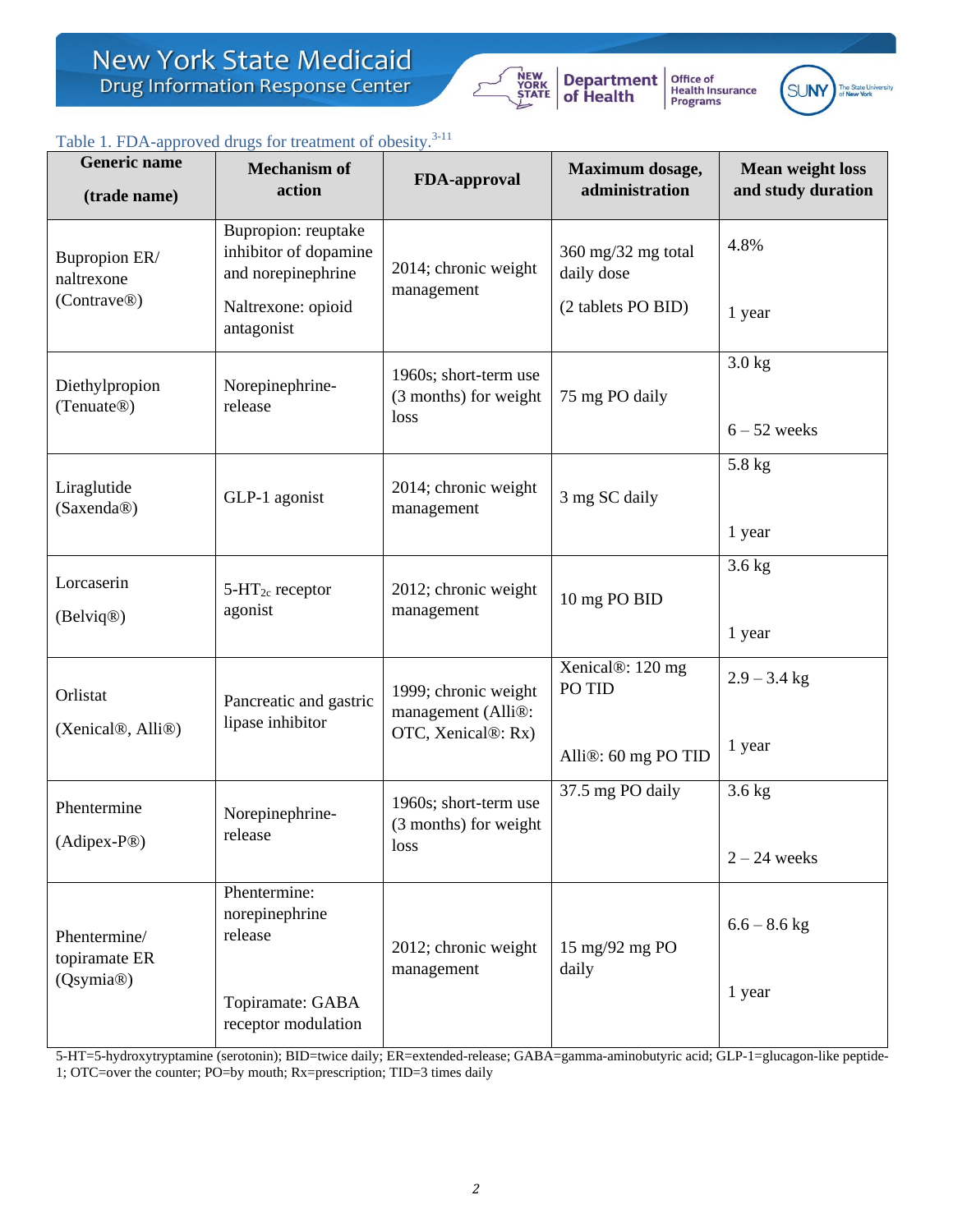

Office of<br>Health Insurance<br>Programs **Department** of Health



#### *Guideline recommendations*

Multiple organizations have published clinical practice guidelines on the management of overweight and obese patients. In 2013, the American College of Cardiology/American Heart Association (ACC/AHA), in collaboration with The Obesity Society (TOS), published guidelines for management of weight in adult patients.<sup>12</sup> More recently, in 2015, guidelines were issued by the Endocrine Society (ES), co-sponsored by TOS and the European Society of Endocrinology,<sup>3</sup> and the Canadian Task Force on Preventive Health Care.<sup>13</sup> The ACC/AHA/TOS and Canadian Task Force recommend identification of patients who need to lose weight using measurements of height and weight, to calculate body mass index (BMI), and waist circumference.<sup>12,13</sup> Patients at increased risk for cardiovascular disease and mortality include those who are overweight (BMI 25 to 29.9 kg/m<sup>2</sup>) and obese patients (BMI  $\geq$ 30 kg/m<sup>2</sup>). All 3 guidelines recommend lifestyle interventions as first-line treatment for most patients who are overweight or obese.<sup>3,12,13</sup> These include comprehensive lifestyle programs or weight maintenance programs, reduction in caloric intake to 1,200 to 1,500 kcal/day for women and 1,500 to 1,800 kcal/day for men, and 30 minutes of moderate-intensity activities on most days of the week.

With regard to pharmacologic therapy, the recommendations of the aforementioned organizations slightly differ. The ACC/AHA/TOS chose not to assess the evidence, considering only 1 medication approved by the FDA for weight loss (orlistat) at the time of preparation.<sup>12</sup> However, on the basis of expert opinion, they state that pharmacotherapy could be considered as an adjunct to lifestyle interventions in patients with BMI  $\geq$ 30 kg/m<sup>2</sup> or  $\geq$ 27 kg/m<sup>2</sup> with  $\geq$ 1 obesityassociated comorbidity who are motivated to lose weight. Their rationale was that medications could reinforce lifestyle changes by helping patients to adhere to a lower-calorie diet more consistently.

The Canadian Task Force recommends that practitioners **not** routinely offer pharmacotherapy aimed at weight loss.<sup>13</sup> The medications they reviewed were orlistat and metformin. The Canadian Task Force further states that there are several concerns with the use of weight loss medications; citing a meta-analysis of clinical trials involving pharmacotherapy and behavioral therapy, they determined that patients using pharmacotherapy were more likely to experience adverse events and withdraw from therapy due to adverse events.

Similar to the ACC/AHA/TOS, the ES recommends the use of FDA-approved weight loss drugs in patients with BMI  $\geq$ 30  $\text{kg/m}^2$  or  $\geq$  27 kg/m<sup>2</sup> with  $\geq$ 1 obesity-associated comorbidity (specifically, hypertension, dyslipidemia, type 2 diabetes mellitus [T2DM], or obstructive sleep apnea).<sup>3,12</sup> Per the ES, medications may improve comorbidities, increase adherence to behavioral changes, and allow for greater physical activity in these patients.<sup>3</sup> If medication is prescribed, the ES suggests initiating therapy at a lower dose and increasing the dose as tolerated to the manufacturer-recommended dose. The ES recommends assessing the efficacy and safety of therapy at least monthly for the first 3 months, then every 3 months. Therapy is considered effective if weight loss of  $\geq$ 5% is observed at 3 months. If effective, continuation of the medication is recommended; if ineffective or the patient develops safety/tolerability issues at any time, discontinuation of the medication is recommended, along with consideration for an alternative medication or treatment approach.

With regard to specific medications, the ES states that antidiabetic agents known to promote weight loss (e.g., glucagonlike peptide-1 [GLP-1] analogs or SGLT-2 inhibitors, in addition to metformin) should be considered in patients with T2DM who are overweight or obese.<sup>3</sup> In patients with cardiovascular disease, the ES recommends avoiding the use of sympathomimetics such as lorcaserin and orlistat. The ES also recommends avoiding off-label use of medications approved to treat conditions other than obesity solely for the purpose of weight loss.

As for bariatric procedures, the ACC/AHA/TOS and ES recommend consideration in certain patients with BMI  $\geq$ 35 kg/m<sup>2</sup> with an obesity-related comorbidity or BMI >40 kg/m<sup>2,3,12</sup> The Canadian Task Force suggests consideration for bariatric programs in patients with BMI > 40 kg/m<sup>2</sup>.<sup>13</sup>

#### *Comparison of pharmacologic options for weight loss*

There are a variety of weight loss medications which differ in efficacy, safety, and cost. The ACC/AHA/TOS, Canadian Task Force, and ES do not specify first-line medications for general treatment of obesity.<sup>3,12,13</sup> Among the organizations, only the ES addresses the use of several FDA-approved medications for weight loss, in their 2015 guideline.<sup>3</sup> The ES suggests that there are advantages and disadvantages associated with the medications. These are listed in [Table 2.](#page-3-0)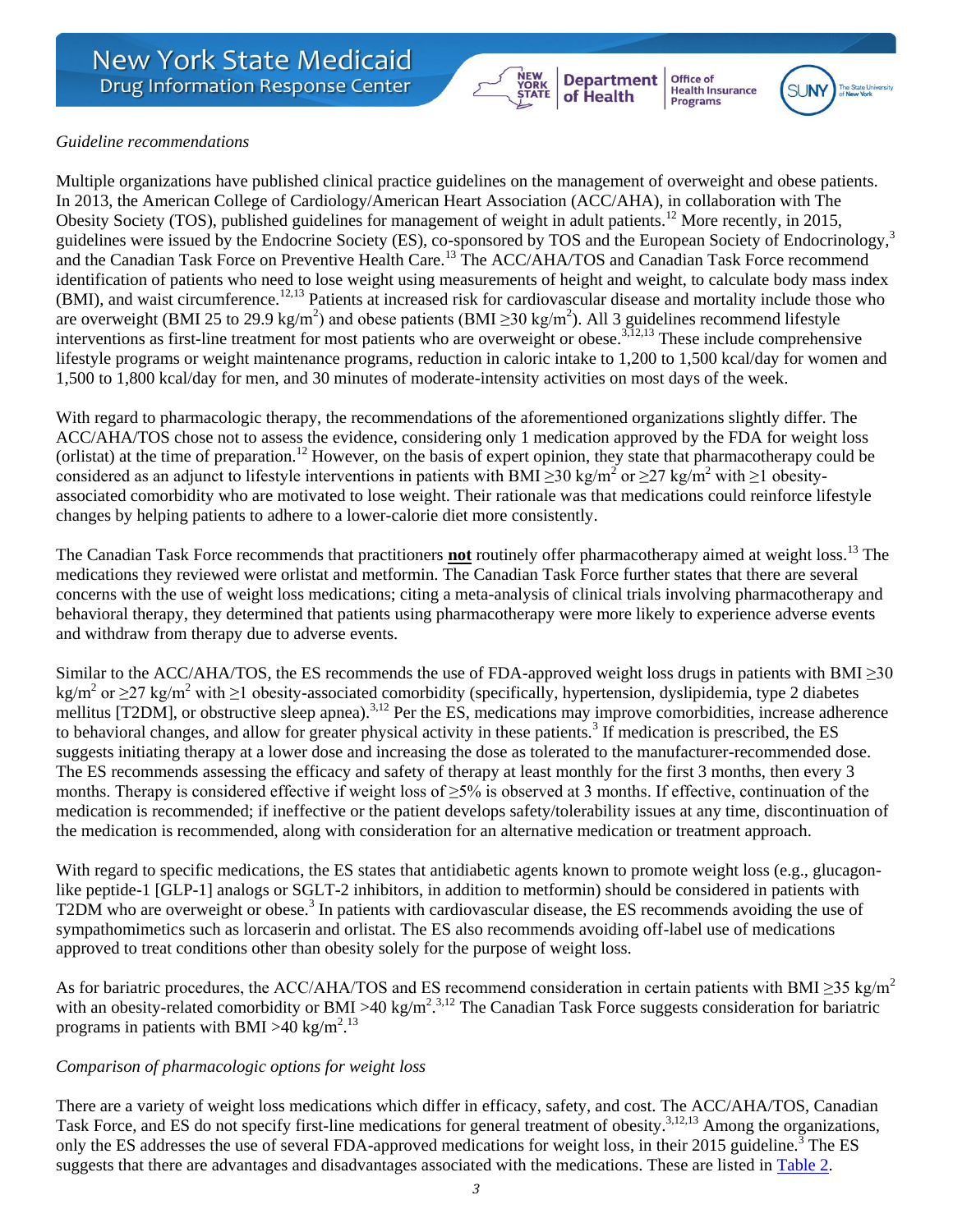# **New York State Medicaid Drug Information Response Center**



**Department**<br>of Health Office of Health Insurance<br>Programs



Additional considerations, outlined in the *Pharmacist's Letter*, <sup>14</sup> are included in this table. In terms of potential weight loss, the available evidence suggests that the greatest weight loss may be observed with phentermine/topiramate (Qsymia®). However, this product is somewhat costly and is associated with several safety concerns. As noted in both resources and by the Canadian Task Force, the risks associated with medication use must be considered.<sup>3,13,14</sup> Safety concerns, including common side effects and contraindications, are described in [Table 3.](#page-3-1) Also, some of these drugs are associated with potential abuse and dependence and have been classified as controlled substances.<sup>8,10,11</sup>

| Drug                          | Advantages*                                                                               | Disadvantages*                                             | Cost per<br>month | <b>Study withdrawal</b><br>rate** |
|-------------------------------|-------------------------------------------------------------------------------------------|------------------------------------------------------------|-------------------|-----------------------------------|
| Bupropion ER/<br>naltrexone   | $\bullet$ >3-5% weight loss<br>$\bullet$ Long-term data (1-2)<br>years)                   | • Side effect profile<br>$\bullet$ Cost                    | \$200             | $1$ in $9$                        |
| Liraglutide                   | • Well-tolerated<br>• Long-term data $(1-2)$<br>years)                                    | • Route of administration<br>(injection)<br>$\bullet$ Cost | \$1,100           | 1 in 18                           |
| Lorcaserin                    | • Well-tolerated<br>• Long-term data $(1-2)$<br>years)                                    | $\bullet$ Cost                                             | \$200             | 1 in 53                           |
| Orlistat                      | • Non-systemic<br>$\bullet$ Long-term data (1-2)<br>years)<br>$\bullet$ Inexpensive (OTC) | $\bullet$ 2-3% weight loss<br>• Side effect profile        | \$45              | $1$ in 26                         |
| Phentermine                   | $\bullet$ Inexpensive<br>$\bullet$ >3-5% weight loss                                      | • Side effect profile<br>• No long-term data               | \$30              | $1$ in $9$                        |
| Phentermine/<br>topiramate ER | $\bullet$ >5% weight loss<br>$\bullet$ Long-term data (1-2)<br>years)                     | • Teratogenic<br>$\bullet$ Cost                            | \$200             | 1 in 12                           |

<span id="page-3-0"></span>Table 2. Points of consideration regarding selected weight loss medications.<sup>3,14</sup>

\*Based on recommendations from the Endocrine Society

\*\*Drug discontinuation due to adverse effects

<span id="page-3-1"></span>ER=extended-release; OTC=over-the-counter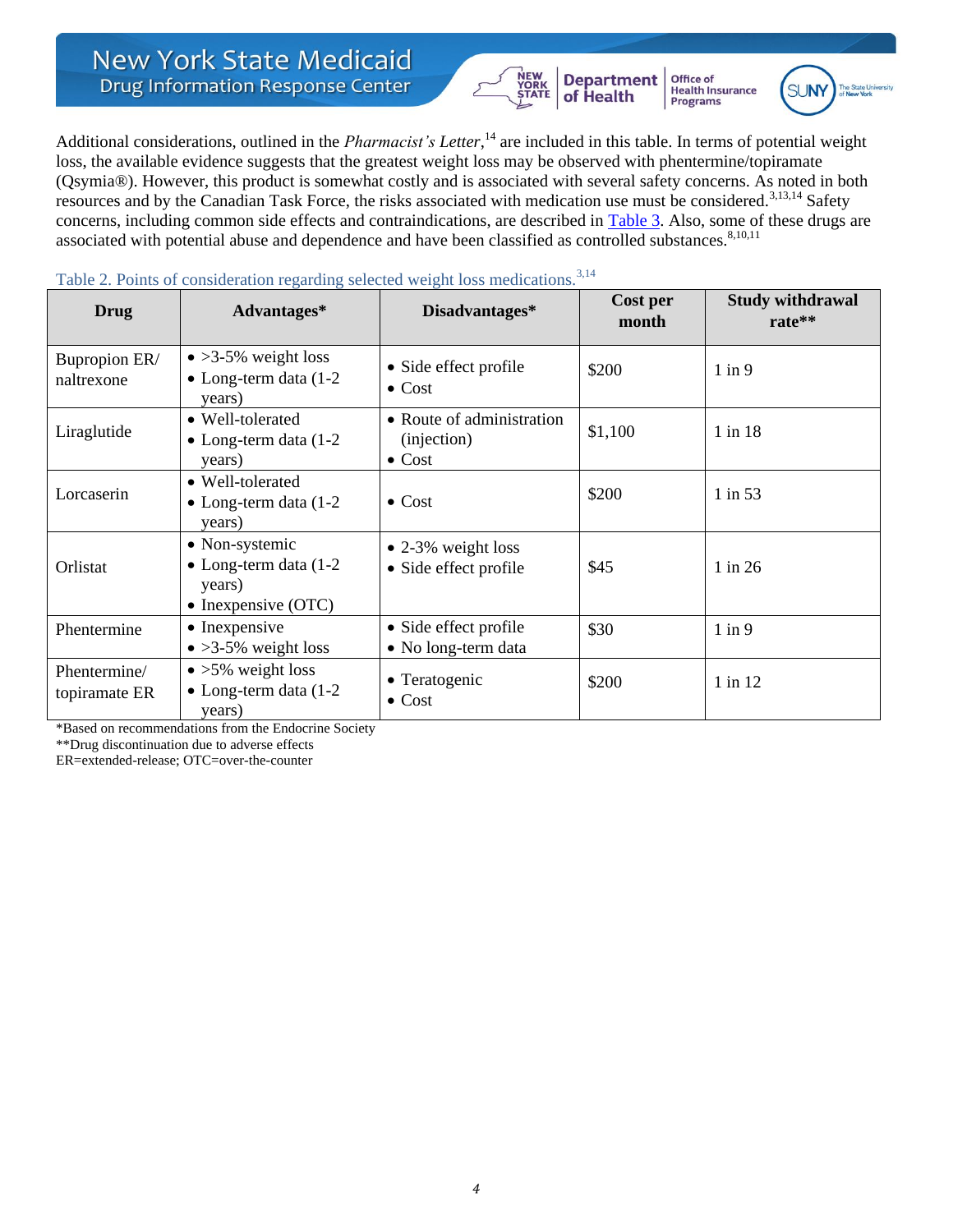

**Department**<br>of Health Office of<br>Health Insurance<br>Programs



# Table 3. Safety concerns of selected weight loss drugs.<sup>3-5,7-11</sup>\*

| Drug                                                                                                                                                           | <b>Common side effects</b>                                                                                                                                                                             | <b>Contraindications</b>                                                                                                                                                                                                               | <b>Controlled substance</b> |
|----------------------------------------------------------------------------------------------------------------------------------------------------------------|--------------------------------------------------------------------------------------------------------------------------------------------------------------------------------------------------------|----------------------------------------------------------------------------------------------------------------------------------------------------------------------------------------------------------------------------------------|-----------------------------|
| <b>Bupropion ER/naltrexone</b>                                                                                                                                 | Nausea, constipation,<br>headache, vomiting,<br>dizziness                                                                                                                                              | Uncontrolled hypertension,<br>seizure disorders, anorexia<br>nervosa, bulimia, drug or<br>alcohol withdrawal, use of<br><b>MAOIs</b>                                                                                                   | N/A                         |
| Liraglutide                                                                                                                                                    | Nausea, vomiting,<br>pancreatitis                                                                                                                                                                      | History of medullary<br>thyroid cancer or multiple<br>endocrine neoplasia type 2                                                                                                                                                       | N/A                         |
| Lorcaserin                                                                                                                                                     | Headache, nausea, dry<br>mouth, dizziness,<br>fatigue, constipation                                                                                                                                    | Pregnancy and lactation**;<br>Caution advised when<br>using SSRIs, SNRIs,<br>MAOIs, St John's wort,<br>triptans, bupropion,<br>dextromethorphan                                                                                        | Schedule IV                 |
| Orlistat                                                                                                                                                       | Decreased absorption of<br>fat-soluble vitamins,<br>steatorrhea, oily-<br>spotting, flatulence with<br>discharge, fecal<br>urgency, oily<br>evacuation, increased<br>defecation, fecal<br>incontinence | Chronic malabsorption<br>syndrome, pregnancy and<br>lactation**, cholestasis,<br>use of levothyroxine,<br>warfarin, antiepileptic<br>drugs, or cyclosporine                                                                            | N/A                         |
| Headache, elevated BP,<br>elevated HR, insomnia,<br>dry mouth, constipation,<br>Phentermine<br>anxiety, palpitations,<br>restlessness, urticaria,<br>impotence |                                                                                                                                                                                                        | Anxiety disorders, history<br>of cardiovascular disease,<br>uncontrolled hypertension,<br>seizures, pregnancy and<br>lactation**,<br>hyperthyroidism,<br>glaucoma, history of drug<br>abuse, use of MAOIs or<br>sympathomimetic amines | Schedule IV                 |
| Phentermine/topiramate ER                                                                                                                                      | Insomnia, dry mouth,<br>constipation,<br>paresthesia, dizziness,<br>dysgeusia                                                                                                                          | Pregnancy and lactation,<br>hyperthyroidism,<br>glaucoma, use of MAOIs<br>or sympathomimetic<br>amines                                                                                                                                 | Schedule IV                 |

\*Adapted from the Endocrine Society guideline on management of obesity

\*\*Contraindicated because weight loss thought to be of no potential benefit in pregnancy. Teratogenicity unknown.

BP=blood pressure; ER=extended-release; HR=heart rate; MAOIs=monoamine oxidase inhibitors; N/A=not applicable; SNRIs=serotoninnorepinephrine reuptake inhibitors; SSRIs=selective serotonin reuptake inhibitors